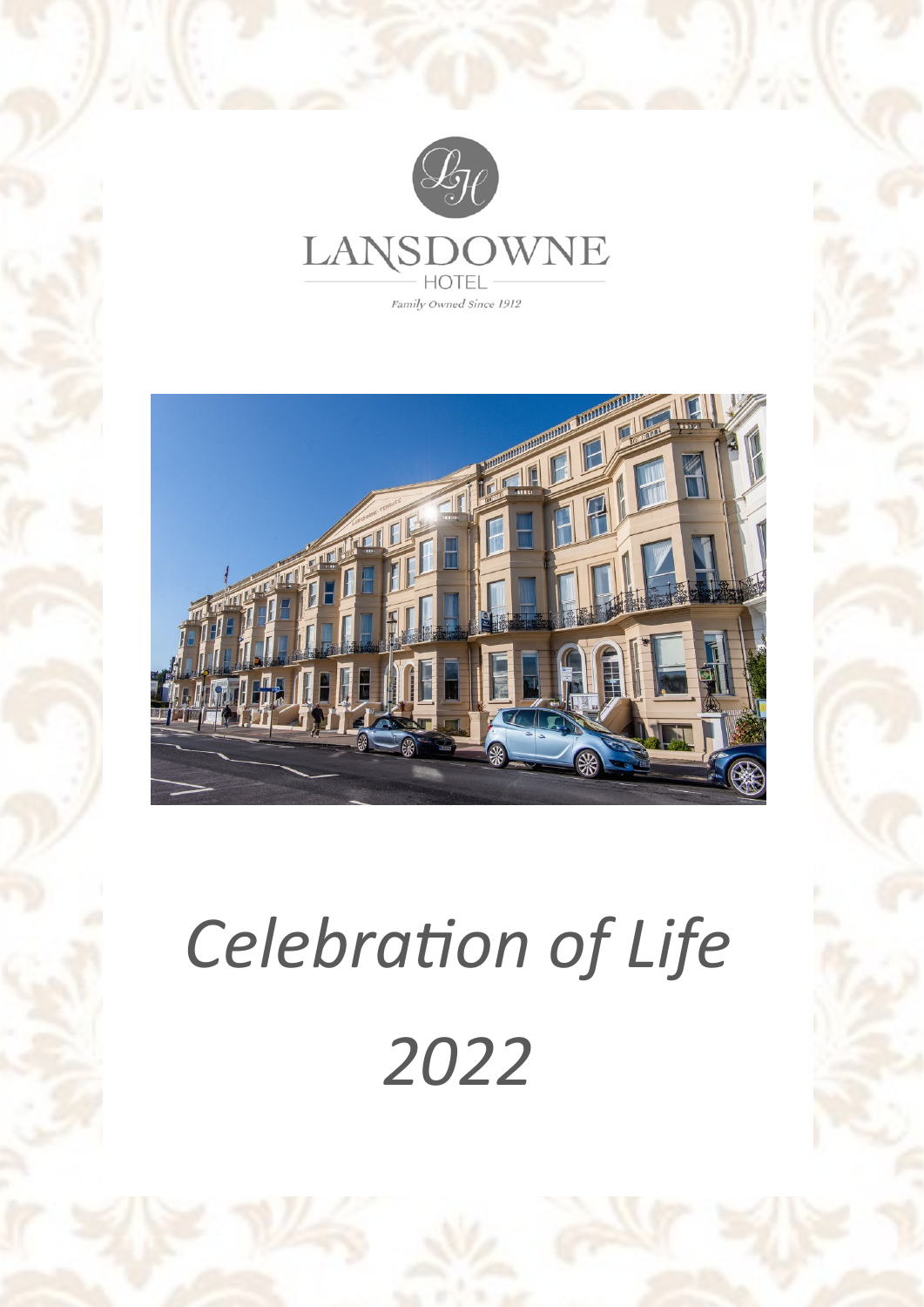### **Finger Buffet Selections**

| MENU A £20.00 per person Choose 4 options |  |
|-------------------------------------------|--|
| MENU B £22.50 per person Choose 5 options |  |
| MENU C £25.00 per person Choose 6 options |  |
| MENU D £27.50 per person Choose 7 options |  |

1 Round Finger Sandwich Assortment Marinated Tikka Chicken Skewers Mini Lamb Kofta Kebab Vegan Pizza Bites (vg) Homemade Ham and Cheese Mini Quiches Homemade Broccoli and Cheddar Mini Quiches Homemade Mediterranean Vegetable Tarts (vg) Mini Falafel Bites (vg) Assorted Pizza Bites Sausage Rolls Vegan Sausage Rolls (vg) Jack Fruit Wings (vg) Crudités (vg) Vegetarian Samosas Dips

### You can also add any of the following sweet items + £5.00 pp

Assorted Cupcakes Individual Sponge Cake Assortment Mini Red Velvet Cakes (vg) Mini Cheesecake Bites

#### Extras

Cheeseboard £60.00 (caters for up to 10 guests per board) 3 Types of Canapés £9.50 per person Coffee, Tea and Mint £3.95 per person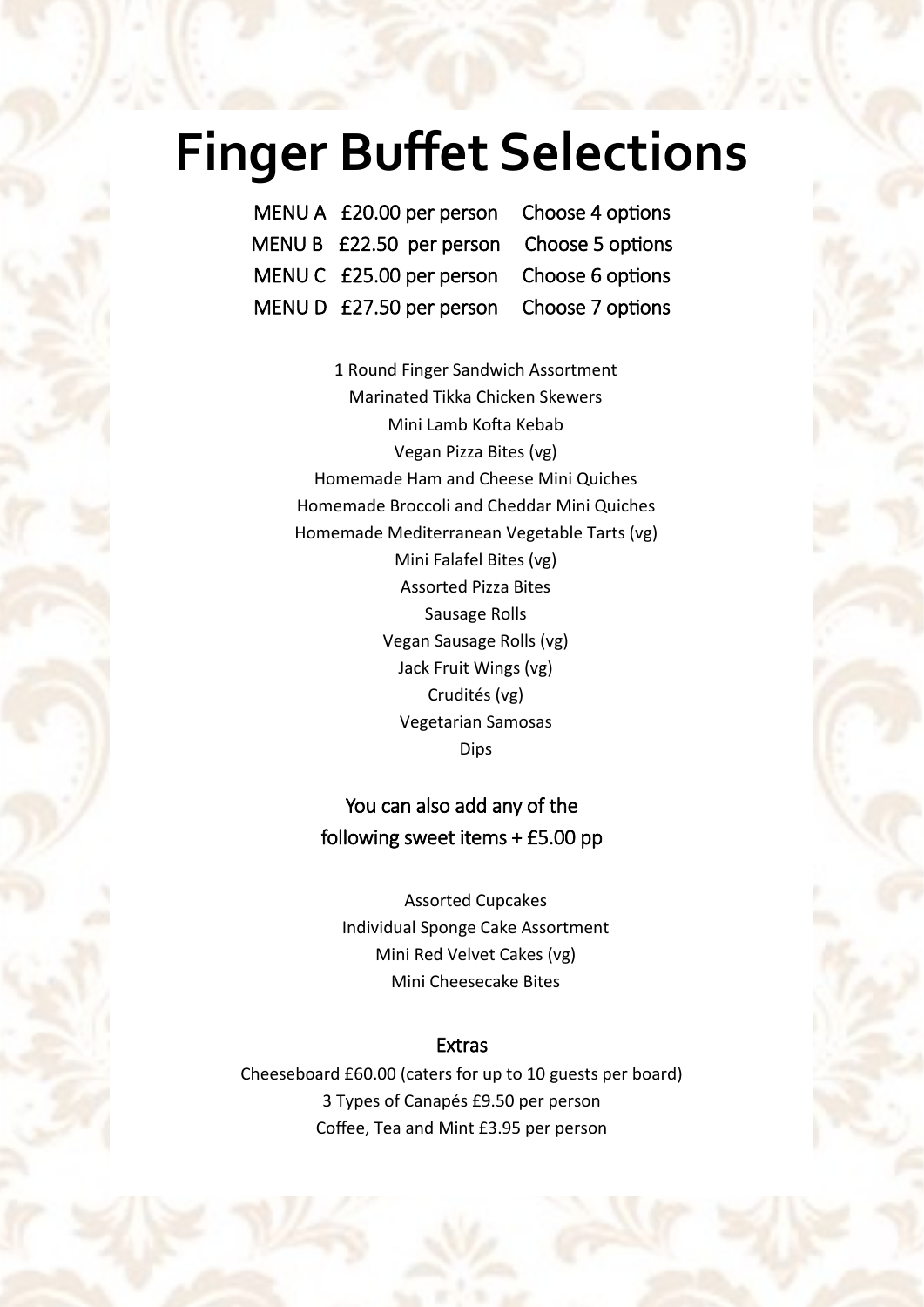

## **Lansdowne Afternoon Tea**

Warm Plain and Fruit Scone with Clotted Cream, Butter & Preserves

A Selection of Cakes and Pastries

Selection of Freshly Cut Finger Sandwiches

Pot of Tea or Fresh Filter Coffee

**£21.95 per person**